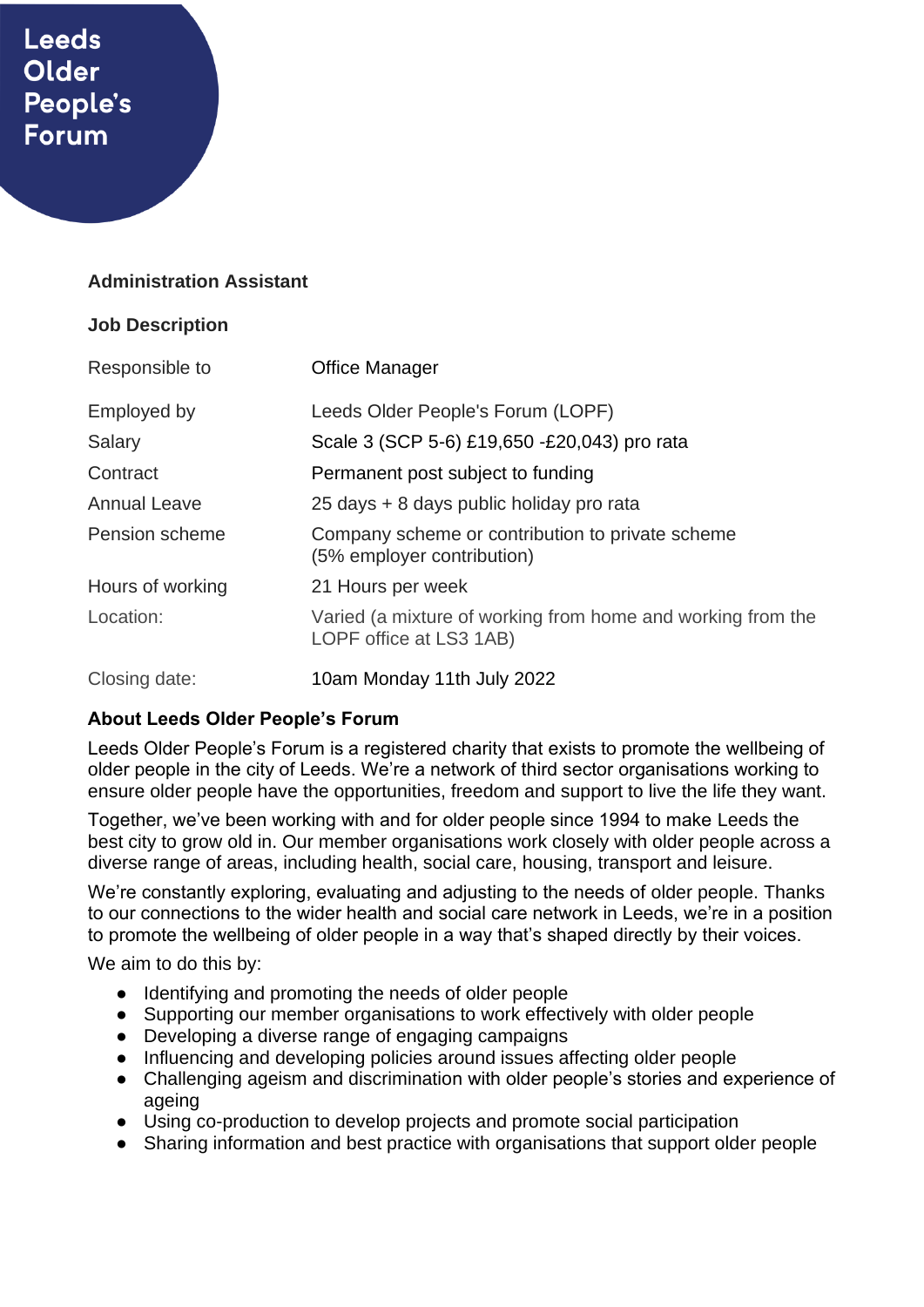We place older people at the heart of everything we do, responding to their views and lived experiences.

# **Role Overview**

The Administration Assistant will support the Office Manager to carry out core work at Leeds Older People's Forum (LOPF) and in a variety of programmes led by LOPF. Currently, two of our larger programmes are:

[Travel Connections:](https://www.opforum.org.uk/projects-and-campaigns/travel-connections/) This one year, 'test and learn' programme has been awarded a grant through the Department for Transport's 'Tackling Loneliness with Transport' fund. The aim is to explore how the vast network of existing transport resources in Leeds can be better used to reduce loneliness for older people. Travel Connections will run until 31 May 2023.

[Enhance:](https://www.opforum.org.uk/projects-and-campaigns/enhance-programme/) Leeds Older People's Forum is leading on Enhance on behalf of the Forum Central Partnership in partnership with Leeds Community Healthcare Trust. This programme supports safe and sustainable discharge from hospital and neighbourhood teams into a secure home environment. Enhance links Neighbourhood Teams with third sector organisations across Leeds to enhance capacity in both sectors, enabling people to receive a range of support at home to help them stay well. Enhance will run until 31 March 2023 unless continuation funding is secured.

#### **Purpose of the Post**

• To enable efficient delivery of LOPF's work by providing a range of administrative support to the Office Manager.

# **Key Roles**

#### **Administration**

- Assist the Office Manager with all business related matters as and when required
- Provide telephony support
- Be one of the first point of contact for LOPF, responding to telephone, email and other enquiries
- Work proactively to identify and implement administrative tasks efficiently
- Support the Office Manager to plan meetings and other events, including photocopying and distribution of papers, inviting attendees, booking rooms, arranging transport, organising speakers
- Support data entry into a Customer Relationship Management(CRM) system for contacts and target community groups
- Collate information for the purposes of monitoring, performance improvement and sharing learning
- Support maintenance of an electronic and paper-based filing system
- Help to organise staff, trustee and volunteer social and team building events
- Arrange travel, parking and accommodation for team members as required
- Support the collation of contract monitoring information

#### **Promoting the work of LOPF**

● Help to support the wider team in promoting LOPF's work including maintaining a contacts database.